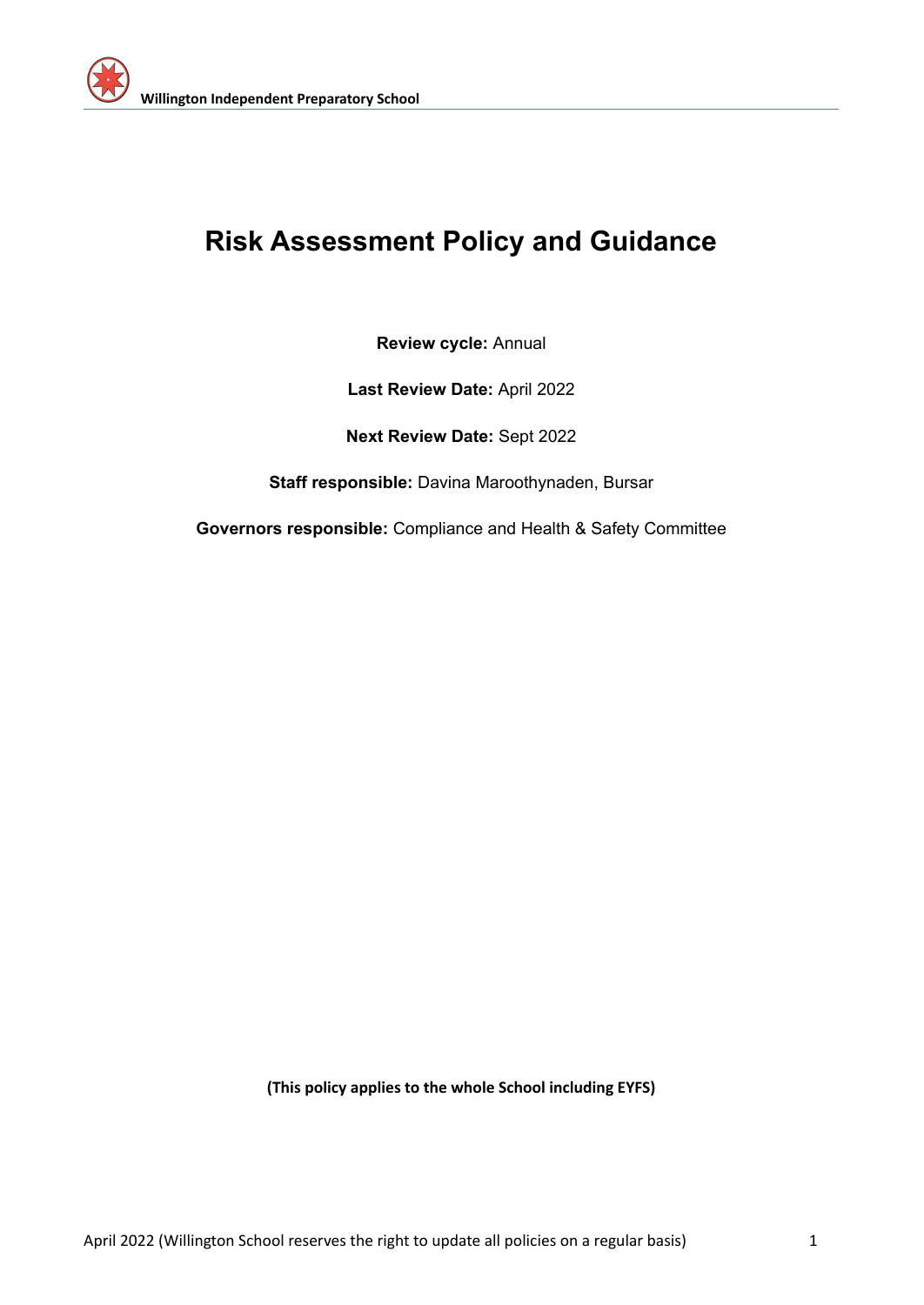## **RISK ASSESSMENT: POLICY AND GUIDANCE**

### **Scope**

1. This guidance is applicable to all those with responsibility for undertaking risk assessments for activities which are under their control. This policy should be read together with the [Health](https://docs.google.com/document/d/12Nx7aAOC1c7nT6ccrekM4jFFvse5nUl9/edit) and Safety policy. A risk assessment is to be carried out by the responsible member of staff for all activities for which there might be anything other than a low level of risk.

## **Objectives**

- 2. The purpose of this guidance is to ensure that:
	- To ensure that major risks are identified and managed as part of an overarching policy with a view to promoting children's welfare.
	- To meet the ISSR requirement for a written risk assessment policy to be in place and to meet the requirement for leadership in and management of schools.
	- To ensure that suitable and sufficient risk assessments are undertaken for activities where there is likely to be significant risk including school trips
	- That identified control measures are implemented to control risk so far as reasonably practicable.
	- That those affected by school activities have received suitable information on what to do.
	- That the risk management strategy and risk assessments are recorded and reviewed when appropriate.
	- To identify those in the school responsible for conducting risk assessment and monitoring its implementation.

## **Guidance**

3. The Headteacher and Governors will be responsible for the overarching risk management policy of the school. The overall strategy will be formally reviewed on an annual basis. The Headteacher delegates the process of completing risk assessment to all staff and checking through risk assessments with the Deputy Heads and the Bursar.

- 4. The following are identified as the school's key risk areas with processes in place to control risk:
	- pupil supervision (including safeguarding and welfare requirements). This will include implementation of the School designated safeguarding lead ("DSL") but will also cover a range of responsibilities outside safeguarding
	- school trips
	- management of visitors on school premises
	- fire and emergencies
	- management of hazardous substances
	- use of hazardous equipment e.g. in DT, Art etc
	- legionella
	- asbestos
	- the suitability of staff to undertake designated roles and checks to ensure that they are suitable including staff not employed by the school who work with pupils on another site
	- risk areas which are not directly related to health and safety, including but not limited to:
		- financial
		- recruitment procedures including governing body oversight
		- reputational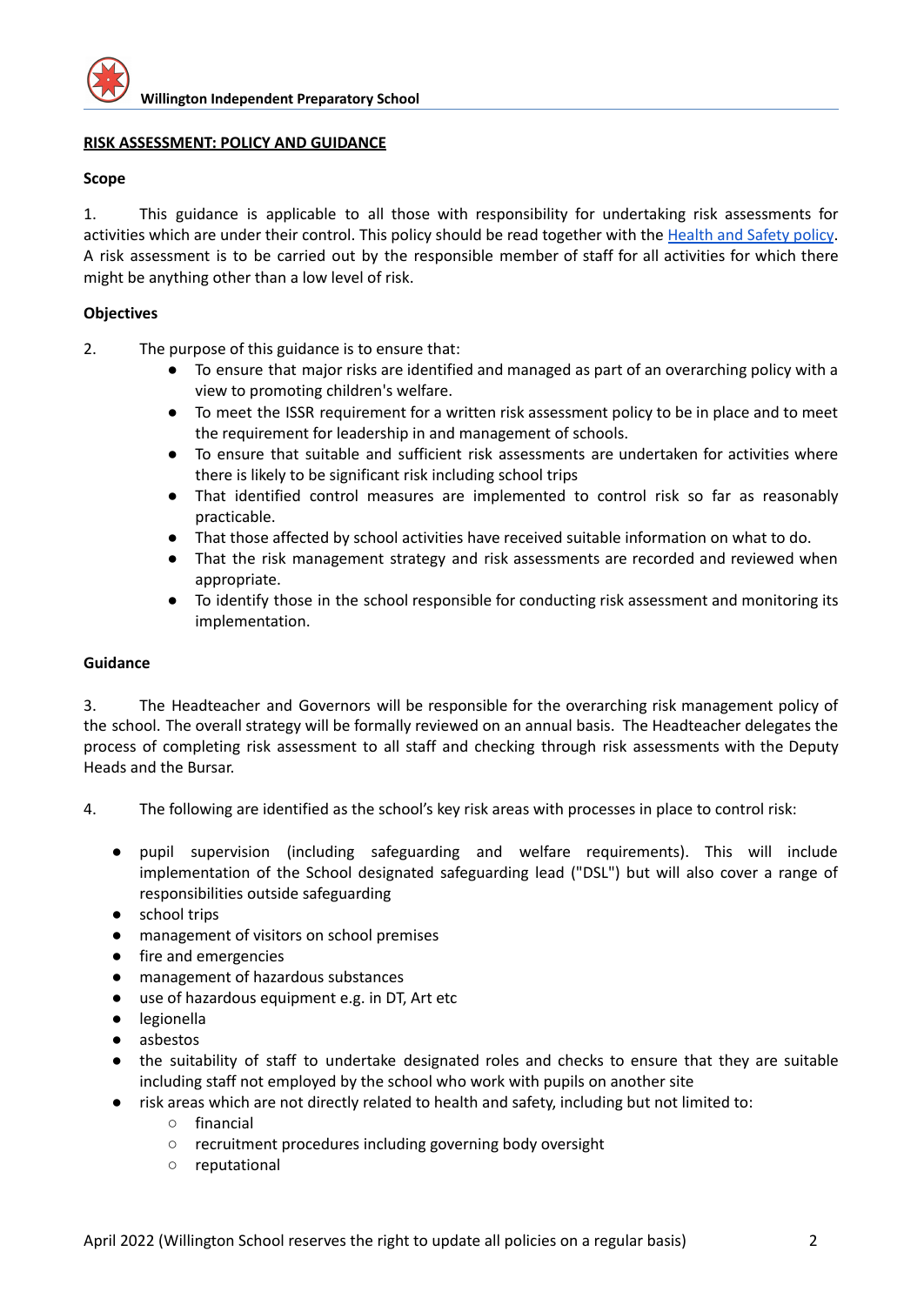

- terrorism, including the prevention of fundamentalism and extremism
- pupil self-harming
- security, specifically in EYFS areas, as appropriate

5. Part 3, para 16 of the ISSRs identify that a dedicated risk assessment policy is required of schools but can consist of an existing policy suitably updated and identified. The policy must be in place to control major risks and identify sufficiently detailed procedures for risk assessment. It is not suitable for the information to be woven amongst several documents. The detail required (non-exhaustive) should include:

- Risk assessments must be completed by Teachers leading an activity prior to the activity taking place. Risk assessments templates are available via the google shared drive and should be copied, completed and an email sent to the the Lead Deputy Head for approval and copied to the Bursar for review and filing.
- Records of risk assessments will be kept on the shared google drive.

6. The risk management strategy will include the assignment of roles to competent persons (either internal or external) and associated training will be provided.

7. The Bursar will be responsible for the implementation of the risk assessment policy.

8. This guidance is applicable to general risk assessment. Where specialist skills are required, e.g. asbestos, fire, water quality and hazardous substances, the Bursar will arrange for competent persons to carry out the risk assessments.

9. Teaching area risk assessment checklists are also in place for guidance. If there are any areas of concern when completing the risk assessment checklist, a maintenance ticket must be completed and sent to the Premises Officer and Bursar. A maintenance ticket form can be found on the staff hub.

10. All staff will receive guidance on risk assessment as part of their induction. This will be refreshed on an annual basis. Risk assessment training will be provided on specific areas where identified by the Bursar.

11. Risk assessment templates can be found on the shared google drive: Risk Assessments. When completing risk assessment you will take into account:

- hazard something with the potential to cause harm
- risk an evaluation of the likelihood of the hazard causing harm
- risk rating assessment of the severity of the outcome of an event
- control measures physical measures and procedures put in place to mitigate the risk

12. When completing a risk assessment you must consider the 6 areas:

- what could go wrong the Hazards
- who might be harmed
- how likely is it to go wrong
- how serious would it be if it did
- what are you going to do to stop it the Control measures
- how are you going to check that your plans are working part of your control measures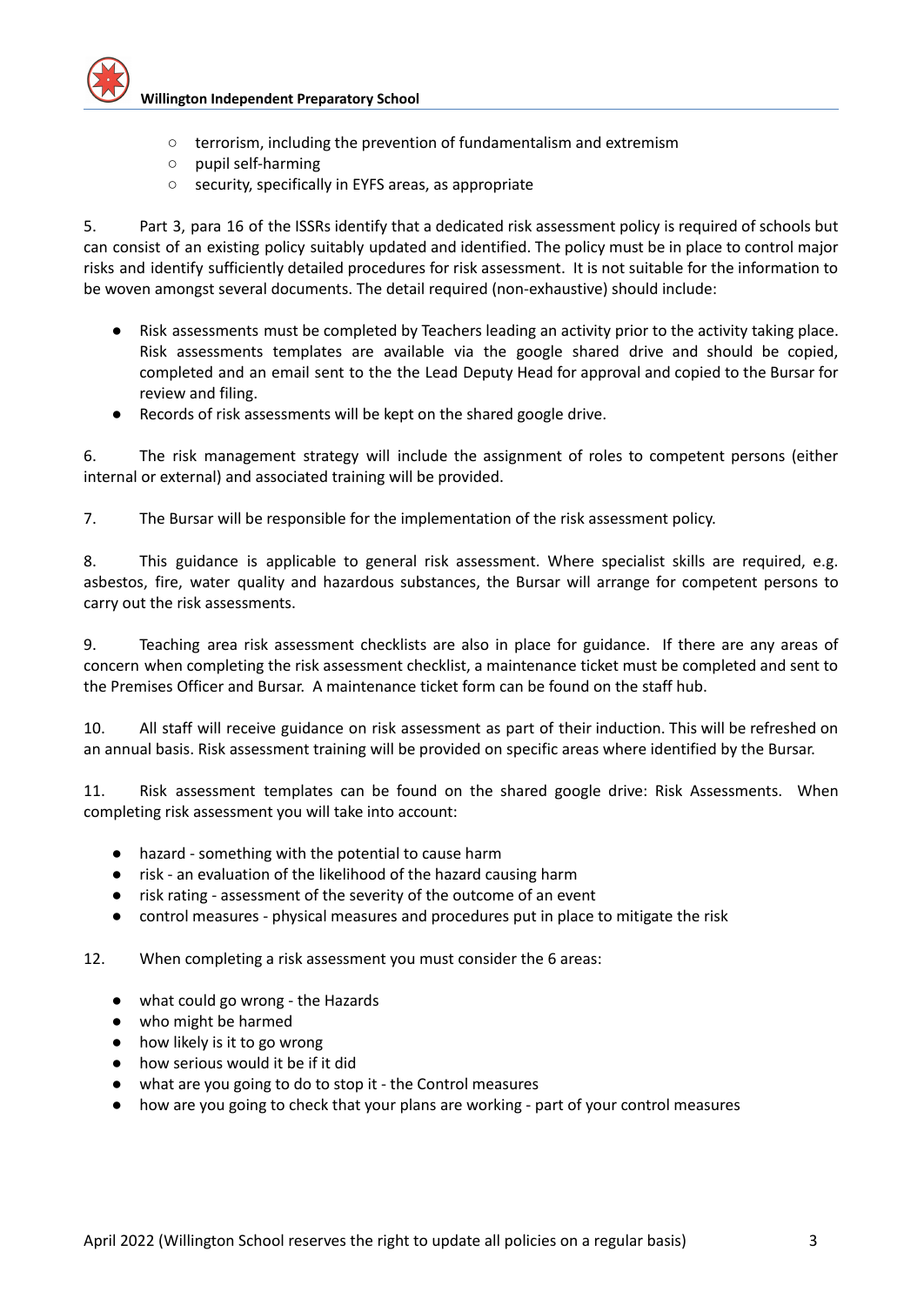

13. The Bursar will be responsible for the maintenance of risk assessment records and will report back to the Compliance and Health and Safety Committee.

14. Risk assessments will be reviewed:

- when there are changes to the activity
- after a near miss or accident
- when there are changes to the type of people involved in the activity
- when there are changes in good practice
- when there are legislative changes
- annually if for no other reason

15. A list of areas (non-exhaustive) which will require risk assessment is included at Appendix 1.

## **Safeguarding expectations that should be included in the risk assessment**

16. Pupils should be well prepared for the visit. They must understand behaviour expectations and rules to be followed ahead of leaving. The group leader has responsibility for the good conduct of pupils on the trip. All accompanying adults have a duty of care. Teachers should be briefed that they are in loco parentis at all times on the visit and thus are legally responsible for the well-being and safety of the children and also for their behaviour, which should be impeccable at all times.

17. Children should never be on their own, but always remain in a group, and must be supervised by an adult at all times. Groups and their leaders should be decided in advance and well publicised. If children are walking it is important to ensure that there is clear agreement for the safety arrangements when crossing roads. Two adults must be available to stop traffic if there are no lights or crossing available. A teacher should be in charge of crossing the children over the road and children should be told to wait at any appropriate point until all the children have crossed safely.

18. On residential visits, close supervision of the pupils in the hostel, centre or hotel during the night must be maintained. Adults' rooms must be located in close proximity to the children's rooms. Staff should be allocated "on call" responsibilities on a rota basis and those adults should refrain from the consumption of alcohol in order to be able to perform their duties properly in the case of an emergency.

## **Risky Areas of School Buildings and Grounds**

19. Willington makes every effort to ensure that all potentially dangerous areas are, wherever possible, made secure by fencing, locking or otherwise physically preventing access to them. Areas temporarily out of bounds are fenced or cordoned off and appropriate warning notices are placed to describe the danger. Parts of the buildings containing hazards are secured with conventional locks, keypads or padlocks. It is the responsibility of all staff to ensure that keys are kept securely at all times and cannot be accessed by unauthorised persons or pupils. All risky areas are designated Out of Bounds to pupils, which is communicated to them verbally when necessary, through assemblies and appropriate signage. The Premises Officer is responsible for checking the condition of the site boundaries and buildings, reporting any concerns to the Bursar immediately and taking remedial action where possible. The Bursar will ensure that risk assessments for risky areas are carried out annually.

20. We ensure that pupils do not have unsupervised access to potentially dangerous areas, such as the kitchen, maintenance room and undercroft (basement). Doors to these areas are kept locked at all times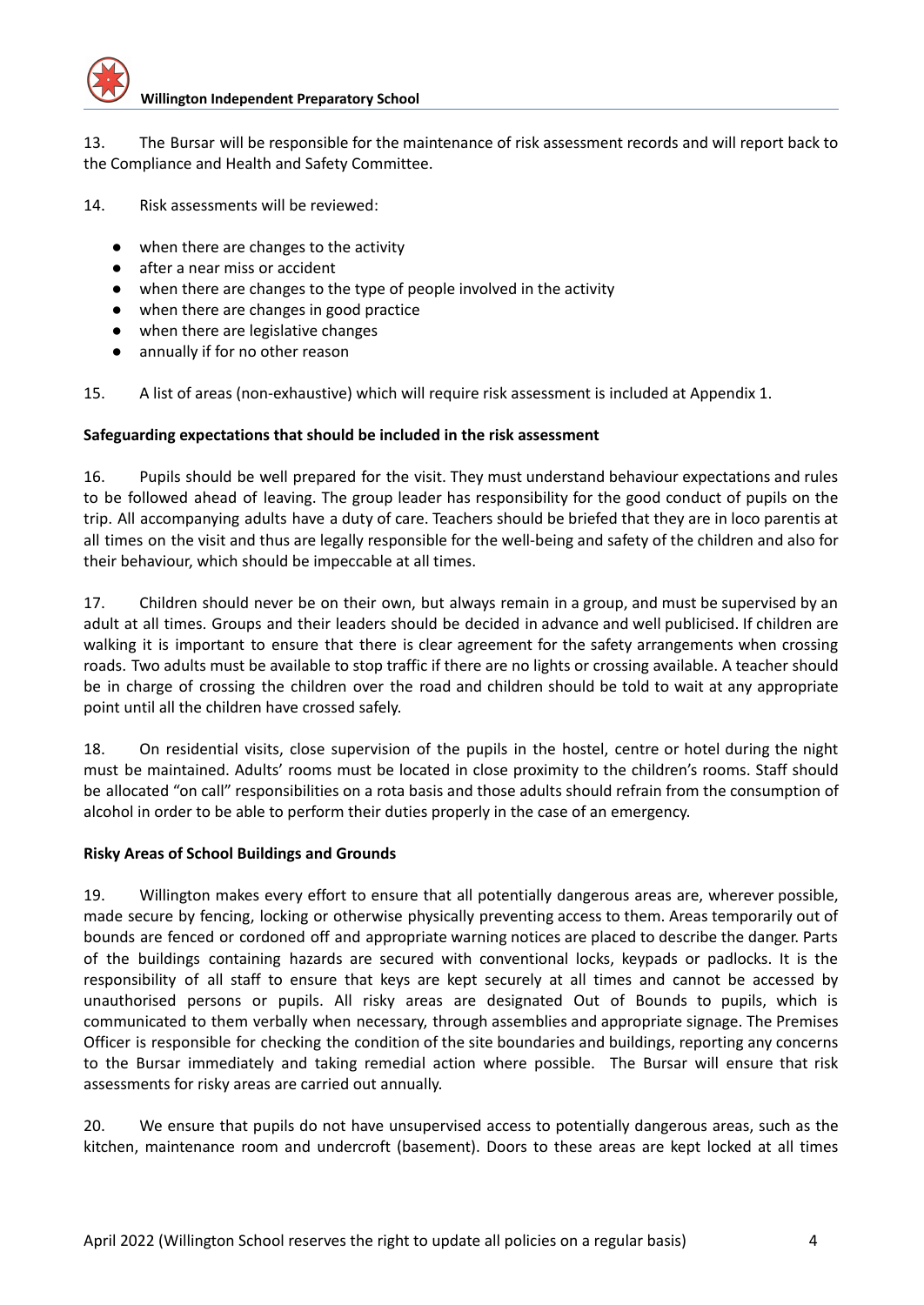

when not in use. All flammables and chemicals are kept securely locked in appropriate storage facilities. Pupils are not allowed to use sporting equipment without supervision.

These are areas of the School site which are out of bounds without staff supervision. These areas include but are not restricted to:-

| Area                                | <b>Control Measures</b>                                                                                                                                                                                                   |
|-------------------------------------|---------------------------------------------------------------------------------------------------------------------------------------------------------------------------------------------------------------------------|
| Kitchen                             | Pupils are not allowed in the area outside the kitchen and food<br>storage area, at any time during the day.                                                                                                              |
| Maintenance Room                    | Kept locked on a keypad when unattended                                                                                                                                                                                   |
| Undercroft (basement)               | Kept locked when unattended                                                                                                                                                                                               |
| Bin area                            | Gate to the fenced area is kept closed and on keypad all day.                                                                                                                                                             |
| Science lab                         | Door from the corridor is kept closed and secured with a lock.<br>Within the Science lab, all potentially dangerous items are kept<br>locked in storage area when not in use which can only be accessed<br>with a keypad. |
| Boiler rooms                        | Kept locked.                                                                                                                                                                                                              |
| Server Room                         | Within the meeting room and locked when not in use.                                                                                                                                                                       |
| Cleaning and hazardous<br>materials | 2 areas - outside shed and on 1st floor. Both kept locked when not<br>in use.                                                                                                                                             |
| First Aid and medicines             | Medicines are kept in the fridge or in a locked cupboard in the Main<br>school office. Only office staff have access to this.                                                                                             |